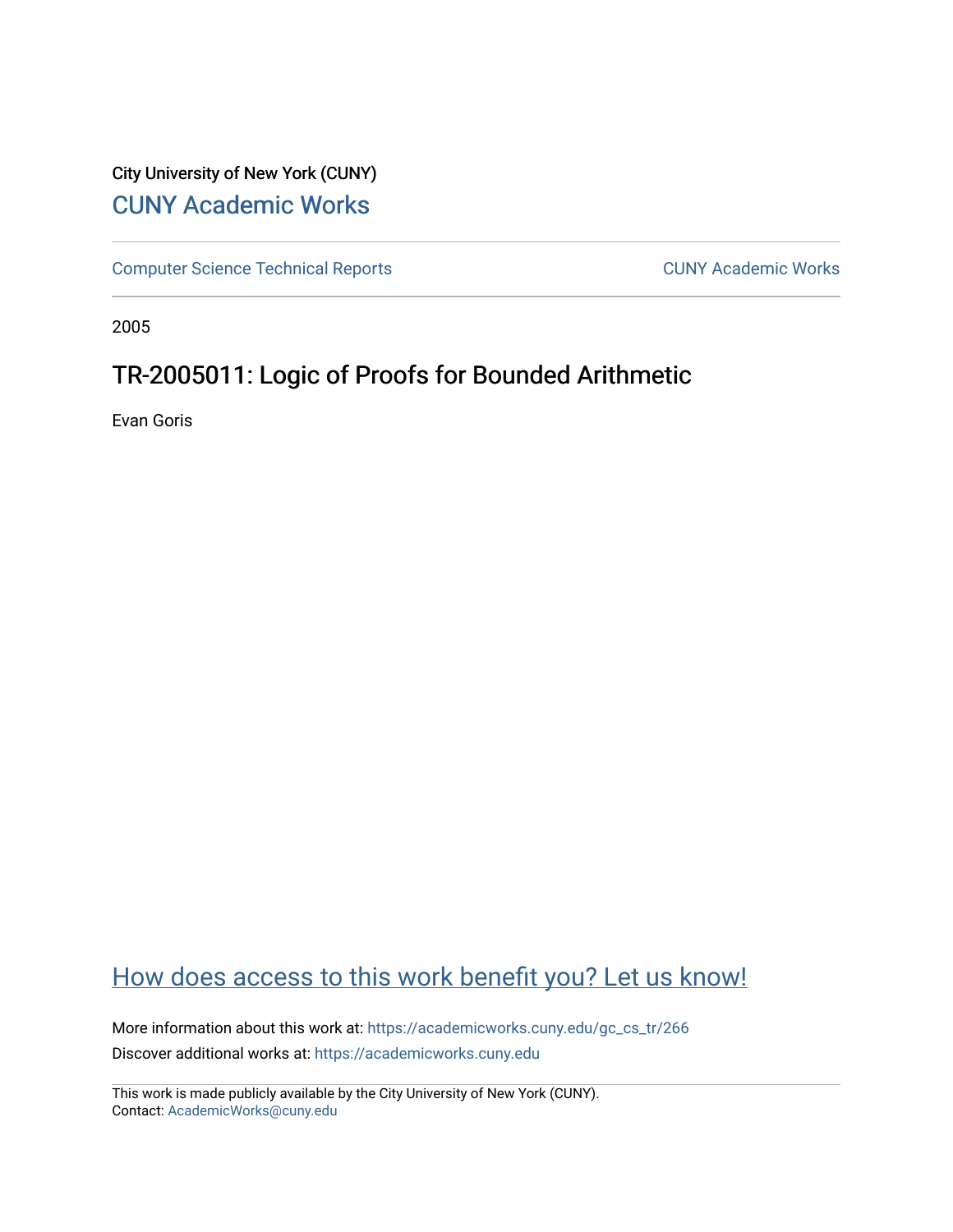## Logic of Proofs for bounded arithmetic

Evan Goris<sup>∗</sup>

October 24, 2005

#### Abstract

The logic of proofs is known to be complete for the semantics of proofs in PA. In this paper we present a refinement of this theorem, we will show that we can assure that all the operations on proofs can be realized by feasible, that is PTIME-computable, functions. In particular we will show that the logic of proofs is complete for the semantics of proofs in Buss' bounded arithmetic  $S_2^1$ .

## 1 Introduction

In [Art01] the logic LP was shown to be arithmetically complete with respect to the semantics of proofs in PA. In this paper we extend this result to  $S_2^1$ . Due to the fact that in [Art01] most calculations and constructions are done outside of the theory in question (PA there and  $S_2^1$  in this case), such an extension might seem straightforward. However, closer inspection of the proof reveals a step which fails for sufficiently weak theories and a refinement is therefore necessary.

Another motivation for a more refined version of the arithmetical completeness theorem is as follows. Recently LP has been applied in the field of epistemic logic [AN05][Art04]. In particular, LP can express, using its proof terms, how hard it is to obtain certain knowledge. In other words, LP has a tool for tackling the logical omniscience problem. However, the length of a proof term can only be a good indication of the complexity of the evidence it represents when the operations that occur in it are feasibly computable. In this paper we show that LP is complete for exactly such a semantics. Namely, each proof term represents a PTIME-computable function.

The paper is organized as follows. In Section 2 we define the logic LP. In Section 3 we discuss  $S_2^1$ , the formalization of syntax and provability in  $S_2^1$ , the interpretation of LP in  $S_2^1$  and show that LP is complete with respect to this interpretation. The proof is a refinement of the one given in [Art01] for the interpretation of LP in PA.

It is worthwhile of mentioning that very little actual reference is made to the theory  $S_2^1$ . Hence the phrase 'bounded arithmetic' instead of  $S_2^1$  in the title.

<sup>∗</sup>Research supported by CUNY Community College Collaborative Incentive Research Grant 91639-0001 "Mathematical Foundations of Knowledge Representation"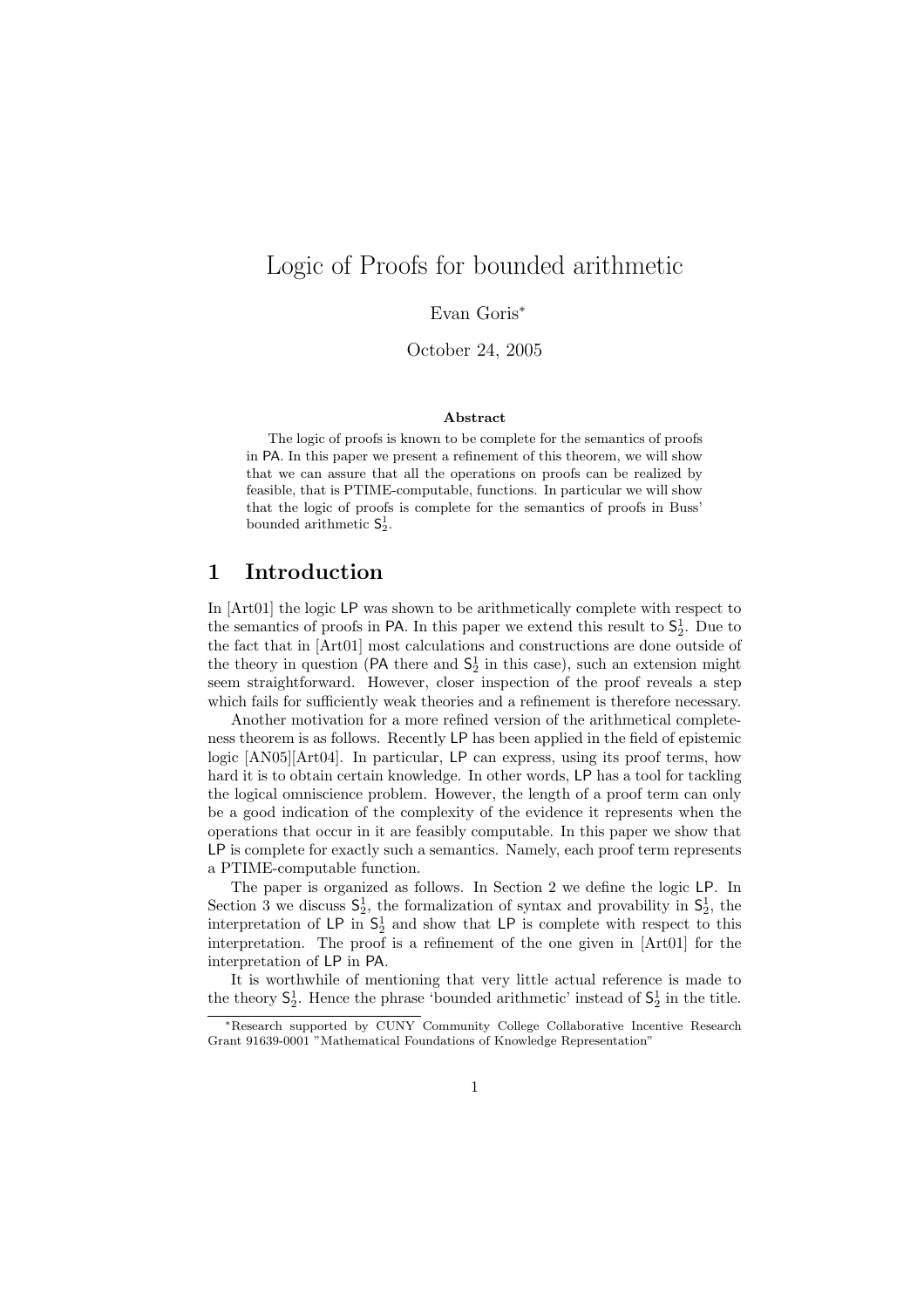Basically all we require from the arithmetical theory is that we have access to a fixed point lemma, can formalize syntax and can construct a proof predicate that satisfies the Hilbert-Bernay-Löb derivability conditions.  $S_2^1$  is (one of) the weakest theories for which this is known to be possible.

Finally the author would like to thank Professor Sergei Artëmov and Walter Dean for useful suggestions and remarks.

## 2 Logic of Proofs

LP has a long history and many variations. Starting in [AS93][Art94] with its most basic version up to [AN05] where LP is mixed with various modal logics. In the mean time various results are shown ranging from complexity questions [KB05][Kuz00] to the development of semantics [Mkr97][Fit05] and tableau systems [Ren04]. Here we consider the version from [Art01]. An important feature of this logic and its arithmetical completeness theorem is its ability to give a complete arithmetical semantics to S4 via its realization theorem. For an extensive overview of LP we refer the reader to [AB04].

The language of LP consist of the following. We have countably many propositional variables  $p_1, p_2, \ldots$ , countably many proof variables  $x_1, x_2, \ldots$  and countably many axiom constants  $c_1, c_2, \ldots$  The following definitions show how we can construct more complex expressions.

Definition 2.1 (LP-terms). We define LP-terms as follows.

- Axiom constants and proof variables are terms,
- If s and t are terms then so are  $s + t$ ,  $s \cdot t$  and !t.

Definition 2.2 (LP-formulas). We define LP-formulas as follows.

- $\perp$  and any propositional variable is a formula,
- If A and B are formulas then so is  $A \to B$ ,
- If A is a formula and t is a term then  $t:A$  is a formula.

Definition 2.3 (LP). As axioms we take all instances of the following schemata.

A0 "Propositional logic",

- A1  $t:A \rightarrow A$ ,
- $A2 \ s:(A \rightarrow B) \rightarrow t:A \rightarrow (s \cdot t):B$
- A3  $s:A \rightarrow (s+t):A \wedge (t+s):A,$
- $A4$  t: $A \rightarrow$ !t:(t:A).
- A5 c:A, c an axiom constant and A an instance of A0-A4.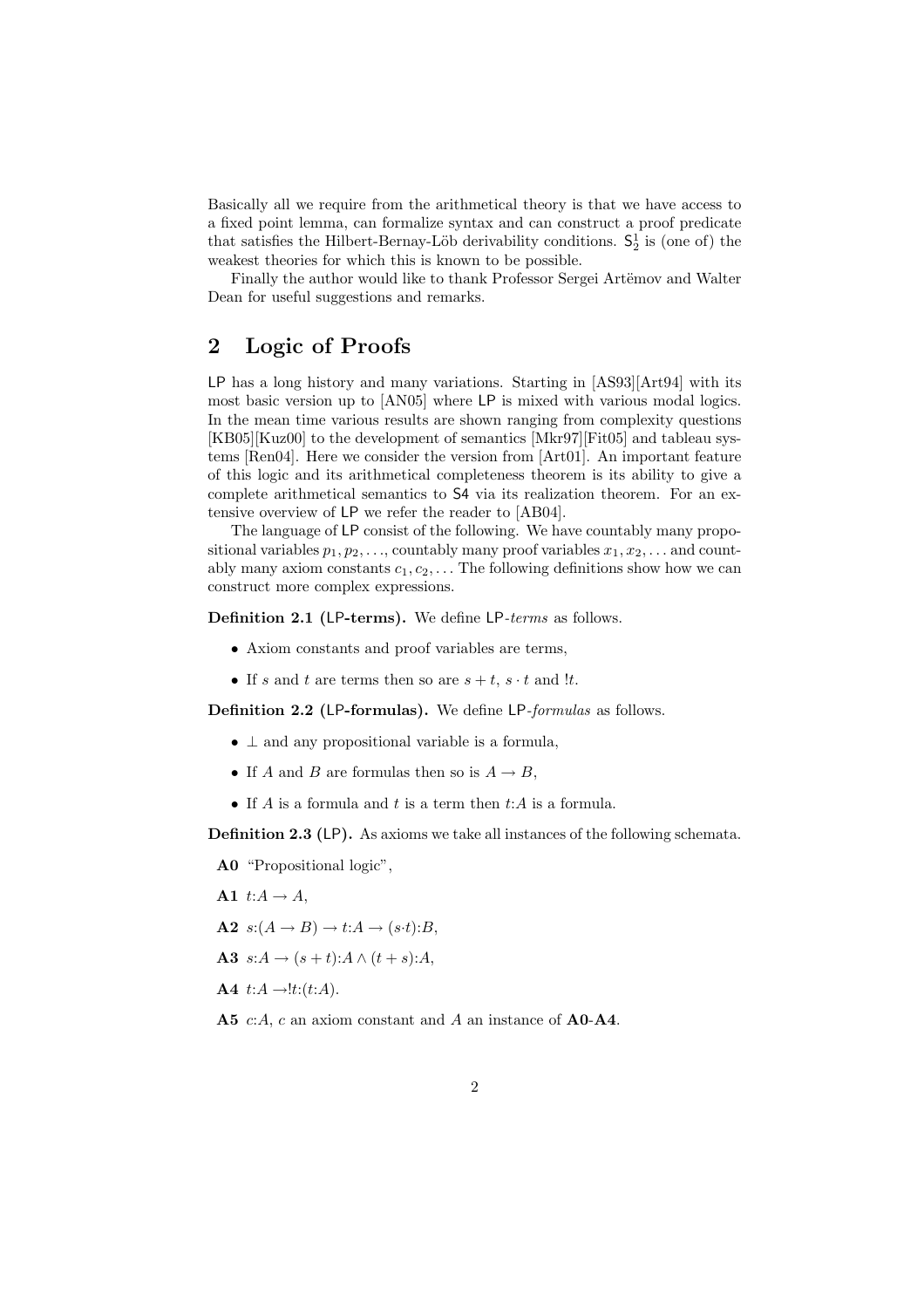The set of theorems of LP is obtained by closing the set of axioms under modes ponens.

Definition 2.4 (Constant specification). A constant specification in a set of pairs  $\langle c, F \rangle$  where c is a proof constant and F an instance of one of  $\mathbf{A0} - \mathbf{A4}$ .

With  $\mathsf{LP}_{\mathcal{CS}}$  we denote the fragment of LP, where **A5** is restricted to c:A for with LPcs we denote the fragment of LP, where A5 is restricted to c:A for  $\langle c, A \rangle \in \mathcal{CS}$ . Let us write  $\bigwedge \mathcal{CS}$  for  $\bigwedge \{c: A \mid \langle c, A \rangle \in \mathcal{CS} \}$ . The following is obvious.  $\mathbf{r}$ 

$$
\mathsf{LP}_{\emptyset} \vdash \bigwedge \mathcal{CS} \to A \Leftrightarrow \mathsf{LP}_{\mathcal{CS}} \vdash A.
$$

Let X be a finite set of formulas. Let  $\mathcal{T}(X) = \{t \mid \text{ for some } A, t:A \in X\}.$ We say that  $X$  is *adequate* when

- $X$  is closed under subformulas,
- $X$  is closed under single negation,
- If  $t \in \text{Sub}(\mathcal{T}(X))$  and  $A \in X$  then  $t:A \in X$ .

Clearly any finite set of formulas can be extended to a finite adequate set of formulas. Also notice that when X is adequate, then  $\text{Sub}(\mathcal{T}(X)) = \mathcal{T}(X)$ .

We say that a set of formulas  $\Gamma$  is inconsistent if for some  $X_1, \ldots, X_k \in \Gamma$ we have  $\mathsf{LP} \vdash \neg X_1 \vee \cdots \vee \neg X_k$ . A set is *consistent* when it is not inconsistent. We say that a set  $\Gamma$  is maximal consistent in X when  $\Gamma \subseteq X$ ,  $\Gamma$  is consistent and if  $\Gamma \subseteq \Gamma' \subseteq X$ , then  $\Gamma'$  is inconsistent.

**Lemma 2.5.** If  $\Gamma$  is maximal consistent in X then for every  $\neg A \in X$  we have  $A \in \Gamma$  or  $\neg A \in \Gamma$ .

*Proof.* Suppose for a contradiction that  $A \notin \Gamma$  and  $\neg A \notin \Gamma$ . Then both  $\Gamma \cup \{A\}$ and  $\Gamma \cup \{\neg A\}$  are contained in X, properly extend  $\Gamma$  and are thus inconsistent. So there are  $X_1, \ldots, X_k \in \Gamma \cup \{A\}$  and  $Y_1, \ldots, Y_n \in \Gamma \cup \{\neg A\}$  such that LP  $\vdash$  $\neg X_1 \lor \cdots \lor X_k$  and LP  $\vdash \neg Y_1 \lor \cdots \lor \neg Y_n$ . By the consistency of  $\Gamma$  we find i, j such that  $A = X_i$  and  $\neg A = Y_j$ . W.l.o.g. we assume  $i = j = 1$ . But then LP  $\vdash \neg X_2 \vee \cdots \vee \neg X_k \vee \neg Y_2 \vee \cdots \vee \neg Y_n$ , and thus  $\Gamma$  is inconsistent. A contradiction.  $\Box$ 

The following lemma is an immediate corollary to Lemma 2.5

**Lemma 2.6.** Let X be adequate and let  $\Gamma$  be maximally consistent in X. Then

- 1. If  $A, A \rightarrow B \in \Gamma$  then  $B \in \Gamma$ ,
- 2. If  $t:A \in \Gamma$  then  $A \in \Gamma$ ,
- 3. If  $s:(A \to B) \in \Gamma$ ,  $t:A \in \Gamma$  and  $s \cdot t \in \mathcal{T}(X)$  then  $(s \cdot t):B \in \Gamma$
- 4. If  $s:A \in \Gamma$  or  $t:A \in \Gamma$  then  $s+t \in \mathcal{T}(X)$  implies  $(s+t):A \in \Gamma$
- 5. If  $t:A \in \Gamma$  and  $!t \in \mathcal{T}(X)$  then  $!t:(t:A) \in \Gamma$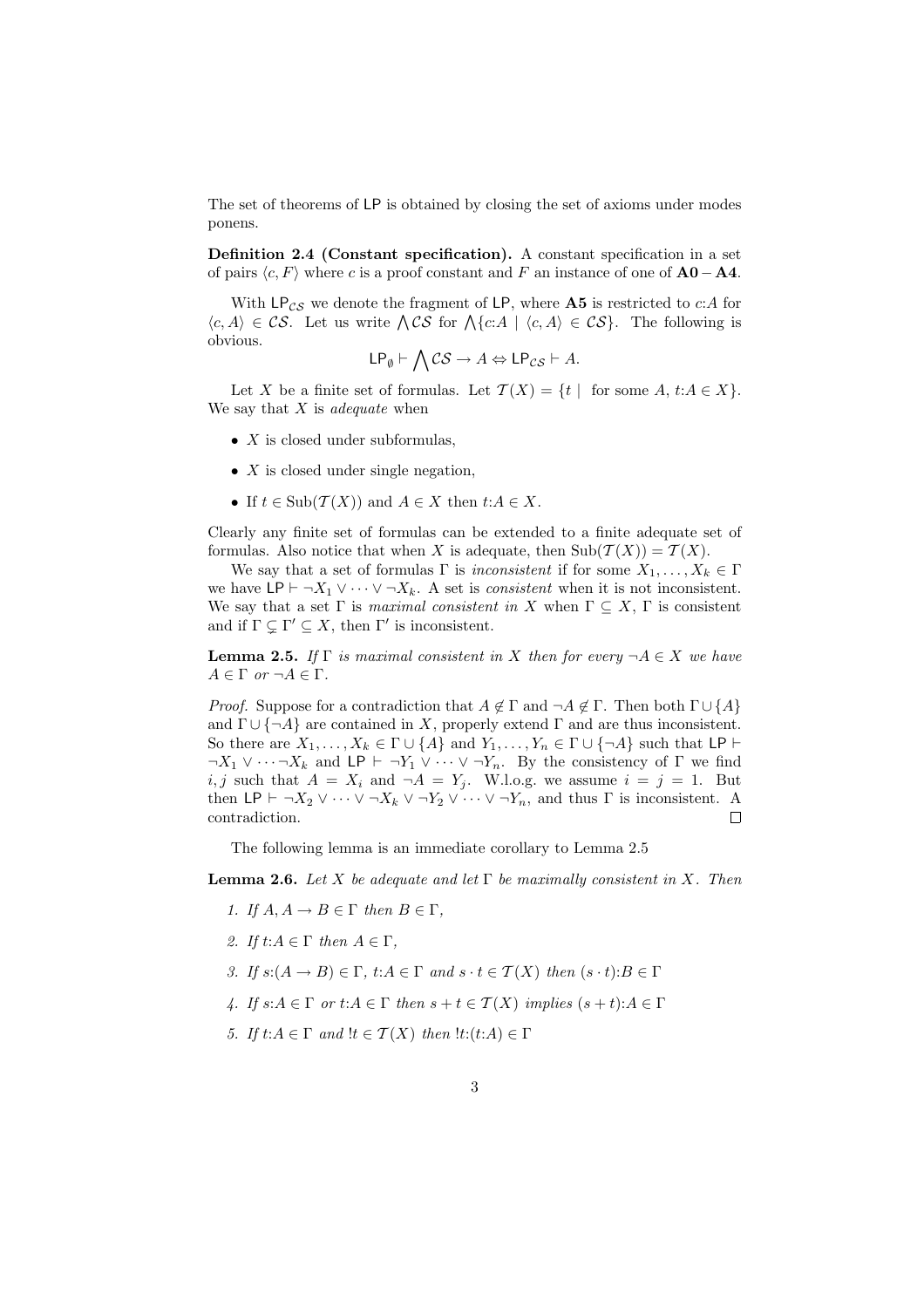*Proof.* As an example let us show Item 4. Suppose  $s:A \in \Gamma$  and  $s+t \in \mathcal{T}(X)$ . By adequateness of X we have  $(s + t): A \in X$ . Since X is closed under single negation we have  $\neg(s+t):A \in X$ . By Lemma 2.5 we thus have  $\neg(s+t):A \in \Gamma$ or  $(s + t): A \in \Gamma$ . In the first case  $\Gamma$  would be inconsistent, which is not so and thus  $(s + t): A \in \Gamma$  as required.  $\Box$ 

Notice that in the above two lemmas  $\Gamma$  is not necessarily finite. If we choose X finite and  $\Gamma$  maximally consistent in X, then  $\Gamma$  is finite as well. In [Art01] an explicit algorithm is given that, given a formula A such that  $\mathsf{LP} \not\vdash A$ , constructs a finite  $\Gamma$  that satisfies Lemma 2.6 such that  $\neg A \in \Gamma$ .

### 3 Arithmetical interpretation

In this section we introduce the fragment of arithmetic  $S_2^1$  [Bus86][Kra95][Bus98], the formalization of syntax and provability in  $\mathsf{S}^1_2$  and the interpretation of LP in  $S_2^1$ . The discussion on  $S_2^1$  is basically meant to fix the notation, for a detailed treatment of the subject see [Bus86][Bus98].

#### 3.1 Bounded arithmetic

Bounded arithmetic was introduced by Parikh in his famous paper [Par71] (see also [Bus99]), where he formulated a first-order theory PB that is now known as  $I\Delta_0$ . The core motivation was to build a theory that somehow captured the informal notion of feasibility and it did so in the sense that  $I\Delta_0$  does not guarantee the existence of too fast growing functions like, for example, the exponential function  $2^x$ .

As was already realized by Parikh,  $I\Delta_0$  seemed to weak to intensionally formalize its own syntax. A slightly stronger theory  $I\Delta_0 + \Omega_1$  was shown in [PW87] to be able to do this. Just as  $I\Delta_0$ ,  $I\Delta_0 + \Omega_1$  does not guarantee the existence of a function of exponential growth rate. (It was later shown by Solovay that a great deal, in any case enough for the Gödel incompleteness theorems, could already be done in  $I\Delta_0$ .)

In this paper we will use the approach of [Bus86]. In [Bus86] the theory  $\mathsf{S}_2$ , a conservative extension of  $I\Delta_0 + \Omega_1$ , and its fragments  $S_2^i$  were formulated. The theories  $S_2^i$  are first-order theories in the language  $\mathcal{L} = \{+, \times, \lfloor \frac{n}{2} \rfloor, |, \, \sharp\}.$ The intended meaning of + and  $\times$  is as usual.  $\lfloor \frac{x}{2} \rfloor$  is the bitwise shift-right operation,  $|x|$  is the length of the binary representation of x and the intended meaning of  $x \sharp y$  is  $2^{|x||y|}$ .

A quantifier in a formula is *bounded* if its of the form  $\forall x \leq t$  or  $\exists x \leq t$ , where  $t$  is a term. We say that the quantifier is *sharply bounded* if  $t$  is of the form  $|t'|$ . The classes of formulas  $\Sigma_i^b$  are defined as follows.

- A formula is  $\Sigma_1^b$  if all quantifiers are bounded and all universal quantifiers are sharply bounded.
- A formula is  $\Pi_1^b$  if its negation is  $\Sigma_1^b$ .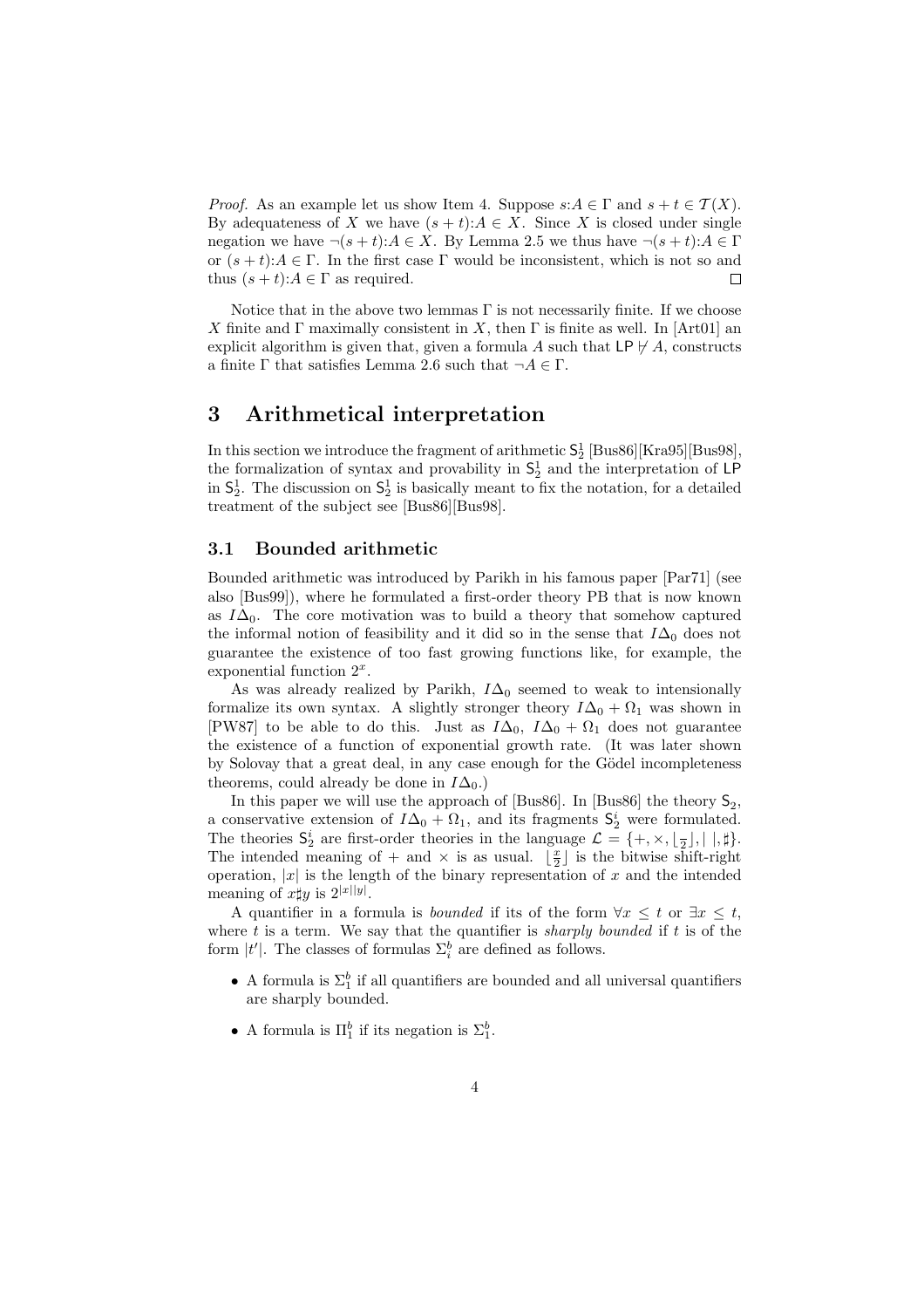- The class of formulas  $\Sigma_{i+1}^b$  is the least class that contains  $\Sigma_i^b \cup \Pi_i^b$  and is closed under ∧, ∨ and bounded existential quantification and sharply bounded universal quantification.
- The class of formulas  $\Pi_{i+1}^b$  is the least class that contains  $\Sigma_i^b \cup \Pi_i^b$  and is closed under ∧, ∨ and bounded universal quantification and sharply bounded existential quantification.

In addition we define

• A formula is  $\Delta_i^b$  if it is both  $\Sigma_i^b$  and  $\Pi_i^b$ .

As it turns out, this hierarchy has close relations to the polynomial time hierarchy. For example, the  $\Sigma_1^b$  definable sets are precisely the NP sets and thus a statement like  $\Sigma_1^b \neq \Pi_1^b$  (that is NP $\neq$ co-NP) is, unlike its counterpart in the arithmetical hierarchy, a difficult open questions.

All the (axiomatizations of the) theories  $S_2^i$  contain a basic set of axioms BASIC, defining the recursive properties of the functions in the language. The theory  $S_2^i$  is then axiomatized over BASIC by the polynomial induction scheme for  $\Sigma_i^b$  formulas  $\phi$ :

$$
\phi(0) \land \forall x \leq y (\phi(\lfloor \frac{x}{2} \rfloor) \to \phi(x)) \to \phi(y).
$$

The intuition behind this scheme is that in order to verify  $\phi(x)$  for some x, then we can do this in |x| (that is a linear) number of steps. (The theory  $S_2$  has no restriction on what formulas can be used in the polynomial induction scheme.) From now on we mainly focus on  $S_2^1$ .

- A formula  $\phi$  is  $\Sigma_1^b$  in  $\mathsf{S}_2^1$  if for some  $\Sigma_1^b$  formula  $\sigma$  we have  $\mathsf{S}_2^1 \vdash \phi \leftrightarrow \sigma$ .
- A formula  $\phi$  is  $\Pi_1^b$  in  $S_2^1$  if for some  $\Pi_1^b$  formula  $\pi$  we have  $S_2^1 \vdash \phi \leftrightarrow \pi$ .
- A formula  $\phi$  is  $\Delta_1^b$  in  $\mathsf{S}_2^1$  if there is a  $\Sigma_1^b$  formula  $\sigma$  and a  $\Pi_1^b$  formula  $\phi$ such that  $S_2^1 \vdash \pi \leftrightarrow \sigma$  and  $S_2^1 \vdash \phi \leftrightarrow \sigma$ .

Of course, in  $\mathsf{S}^1_2$  can proof the polynomial induction scheme for any formula that is  $\Sigma_1^b$  in  $\mathsf{S}_2^1$ .

An important relation of bounded arithmetic with complexity theory is as follows.

**Theorem 3.1.** If  $\sigma(x, y)$  is a  $\Sigma_1^b$  formula such that  $S_2^1 \vdash \forall x \exists! y \sigma(x, y)$ . Then  $\sigma(x, y)$  defines the graph of a PTIME-computable function.

For a proof of this theorem, and its reverse: every PTIME-computable function has a  $\Sigma_1^b$ -definition that is provably total in  $\mathsf{S}_2^1$ , see [Bus86][Kra95].

One of the fundamental theorems of [Par71] projects to  $S_2^1$  as follows (see [Bus98]).

**Theorem 3.2 (Parikh's Theorem).** Let  $\sigma(x, y)$  be a  $\Sigma_1^b$  formula such that  $S_2^1 \vdash \forall x \exists y \sigma(x, y)$ . Then there exists a term t such that  $S_2^1 \vdash \forall x \exists y \leq t(x) \delta(x, y)$ .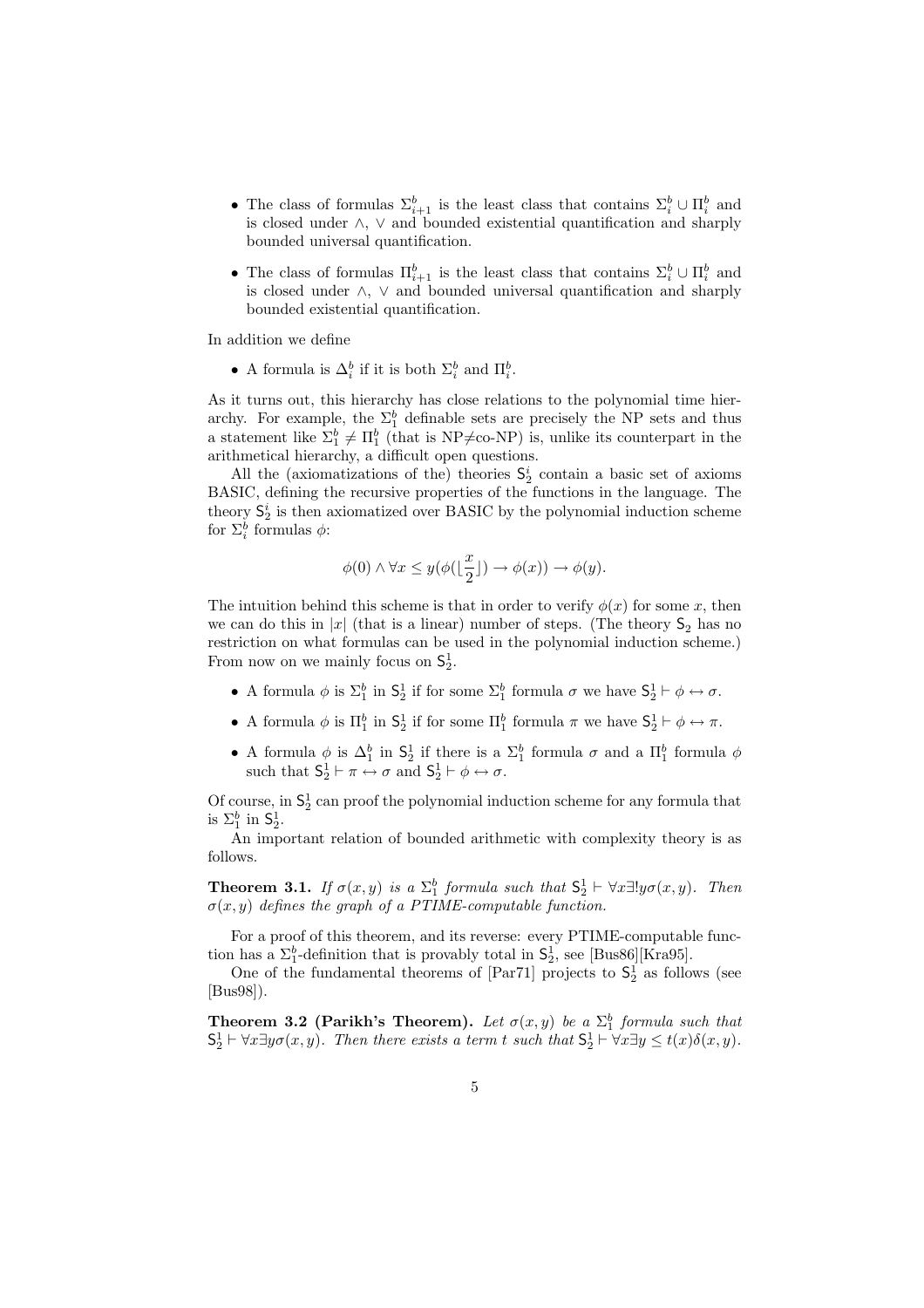Since the exponential function majorizes any term of  $S_2^1$ , Parikh's theorem implies that exponentiation does not have a provably total  $\Sigma_1^b$  definition.

One further fundamental result is as follows. Let  $f$  be a new function symbol and let  $\phi(x, y)$  be a  $\Sigma_1^b$  formula such that  $\mathsf{S}_2^1 \vdash \forall x \exists! y \phi(x, y)$ . Let  $\Sigma_i^b(f)$  and  $\mathsf{S}_2^1(f)$ be defined exactly as  $\Sigma_1^b$  and  $\mathsf{S}_2^1$  but in the language  $\mathcal{L} \cup \{f\}$  (in particular f may be used in bounding terms and induction schemes) and  $S_2^1(f)$  has an additional axiom  $f(x) = y \leftrightarrow \phi(x, y)$ .

**Theorem 3.3.**  $S_2^i(f)$  is conservative over  $S_2^a$  nd any  $\Sigma_i^b(f)$  formula is  $S_2^i(f)$ equivalent to a  $\Sigma_i^b$  formula.

In more informal terms,  $\Sigma^b_i$  definable functions can be freely used. A similar statement holds for  $\Delta_1^b$  definable predicates. For a proof see [Bus98].

#### 3.2 Formalization of syntax

First some notation. Elements from N are printed in boldface: n, m etc. A sequence  $x_1, \ldots, x_n$  is usually written as  $\overline{x}$ . The Gödel number of some syntactic object  $\int$  is denoted by  $\lceil \int \rceil$ . For exact details on such a coding we refer the reader to [Bus86].

A simple but important definition is the canonical representation (numeral), of an element of N. We define

$$
\mathbf{Q} = 0
$$
  

$$
\mathbf{n} = \begin{cases} S(S(0)) \cdot \mathbf{m} & \text{if } \mathbf{n} = 2\mathbf{m} \\ S(S(S(0)) \cdot \mathbf{m}) & \text{if } \mathbf{n} = 2\mathbf{m} + 1 \end{cases}
$$

We can define a  $\Sigma_1^b$  function num(x) in  $\mathsf{S}_2^1$  such that for any  $\mathbf{n} \in \mathbb{N}$  we have

$$
\mathrm{num}(\mathbf{n}) = \ulcorner \underline{\mathbf{n}} \urcorner.
$$

In addition we can define a function  $\text{sub}(x, y, z)$ ,  $\Sigma_1^b$  definable in  $\mathsf{S}_2^1$ , that satisfies the following.

$$
\mathsf{S}_2^1 \vdash \mathrm{sub}(\ulcorner \phi(\overline{y}, x) \urcorner, \ulcorner x \urcorner, \ulcorner t \urcorner) = \ulcorner \phi(\overline{y}, t) \urcorner. \tag{1}
$$

Using such functions one can proof a fixed point theorem [Bus98].

**Lemma 3.4.** For any formula  $\phi(\overline{x}, y)$  there exists a formula  $\epsilon(\overline{x})$  such that

$$
\mathsf{S}_2^1 \vdash \epsilon(\overline{x}) \leftrightarrow \phi(\overline{x}, \ulcorner \epsilon(\overline{x}) \urcorner).
$$

From now on we will not make distinction between numerals and numbers (that is, we systematically confuse numerals with elements of the standard model).

In what follows we let is $Proof(x)$  be a  $\Delta_1^b$ -formula that defines the codes of proofs. It is well known that there exists a  $\Delta_1^b$  formula Proof $(x, y)$  for which we have the following.

$$
\mathsf{S}_2^1 \vdash \phi \Leftrightarrow \mathbf{N} \models \exists x \text{Proof}(x, \ulcorner \phi \urcorner). \tag{2}
$$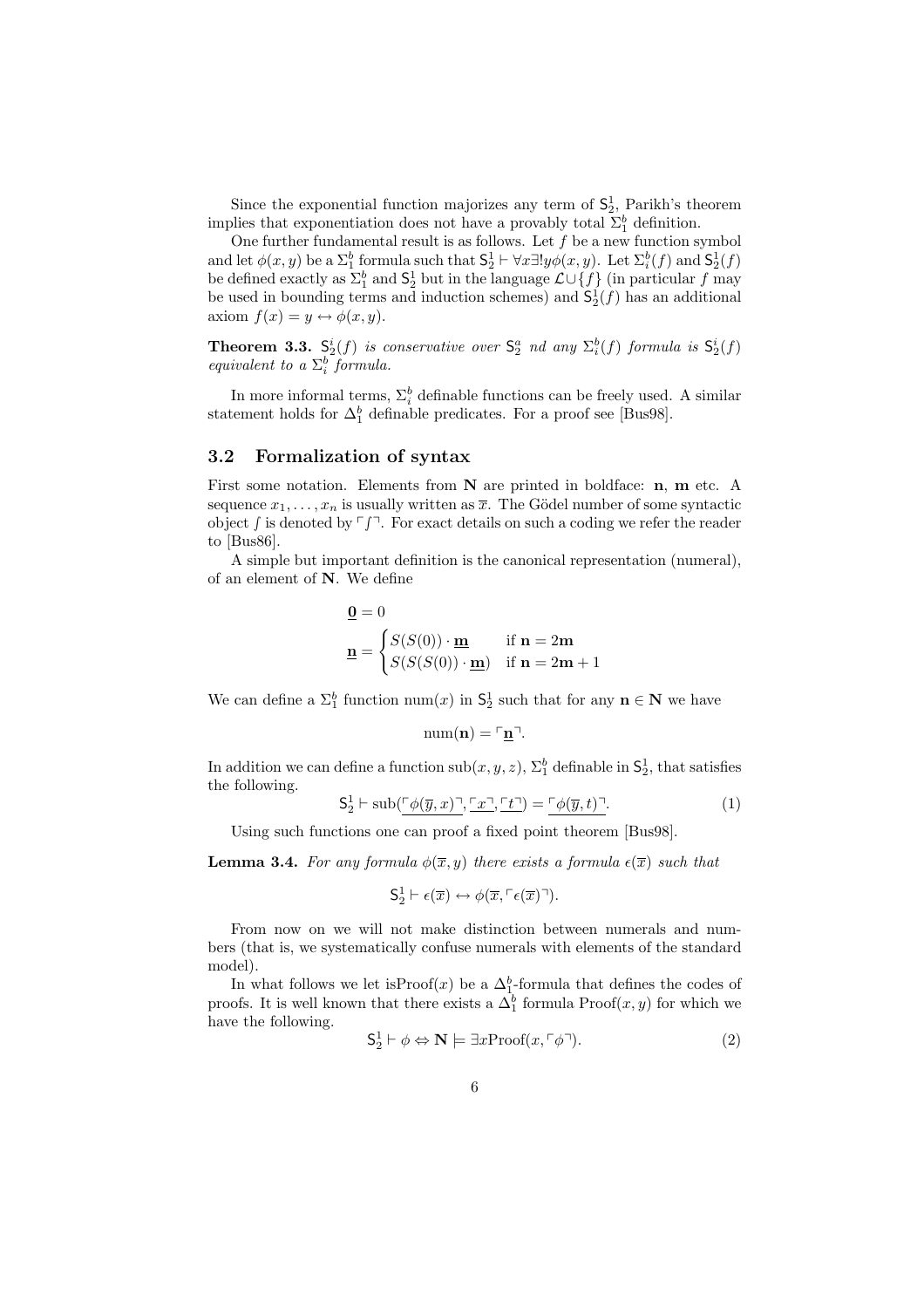Moreover there exist PTIME computable functions  $\oplus$ ,  $\otimes$  and e for which the following holds.

$$
\mathbf{N} \models \text{Proof}(x, \ulcorner \phi \urcorner) \land \text{Proof}(y, \ulcorner \phi \to \psi \urcorner) \to \text{Proof}(y \otimes x, \ulcorner \psi \urcorner), \tag{3}
$$

$$
\mathbf{N} \models \text{Proof}(x, \ulcorner \phi \urcorner) \lor \text{Proof}(y, \ulcorner \phi \urcorner) \to \text{Proof}(x \oplus y, \ulcorner \phi \urcorner), \tag{4}
$$

$$
\mathbf{N} \models \text{Proof}(x, \ulcorner \phi \urcorner) \rightarrow \text{Proof}(e(x), \ulcorner \text{Proof}(x, \ulcorner \phi \urcorner) \urcorner). \tag{5}
$$

#### 3.3 Arithmetical interpretation of LP

Any  $\Delta_1^b$  formula Prf(x, y) that satisfies (2) will be called a *proof predicate*. If it in addition comes with functions  $\oplus$ ,  $\otimes$  and  $e$  that satisfy the conditions (3), (4) and (5) that way say that it is a normal proof predicate. We say that a structure

$$
\langle \Pr f(x, y), \oplus, \otimes, e, * \rangle
$$

is an *arithmetical interpretation* (which we also denote by  $\ast$ ) when Prf(x,y) is a normal proof predicate with the functions  $\oplus$ ,  $\otimes$  and e. Moreover,  $*$  is a mapping from propositional variables to sentences of  $S_2^1$  and from proof variables and proof constants to numbers.

Given an arithmetical interpretation  $\langle \Prf(x, y), \oplus, \otimes, e, * \rangle$ , we can extend the map ∗ to the full language of LP as follows.

- $(s \cdot t)^* = s^* \otimes t^*, (s+t)^* = s^* \oplus t^*$  and  $(!t)^* = e(t^*),$
- $(A \rightarrow B)^* = A^* \rightarrow B^*$ ,
- $(t:A)^* = Prf(t^*, \lceil A^{*} \rceil)$ .

#### 3.4 Arithmetical completeness

For now we focus on  $\mathsf{LP}_{\emptyset}$ . We show that  $\mathsf{LP}_{\emptyset}$  is arithmetically complete. A more general version, for arbitrary constant specifications, will be proved as an corollary in Section 3.5.

Apart from a formalization of the syntax of  $S_2^1$  in  $S_2^1$  we simultaneous assume a disjoint formalization of the syntax of LP. So for any LP formula or term  $\theta$ we have a code  $\lceil \theta \rceil$  and from this code we can deduce (in  $S_2^1$ ) that it is indeed the code of an  $\mathsf{LP}$  object (and not an  $\mathsf{S}_2^1$  object).

**Theorem 3.5.** LP<sub>Ø</sub>  $\vdash$  A iff for any arithmetical interpretation  $*$  we have that  $\mathsf{S}_2^1 \vdash A^*$ 

The proof of this theorem is what constitutes the rest of this section. Soundness is a direct consequence of the definition of a normal proof predicate and the fact that  $A^*$  is  $\Delta_1^b$  for any  $*$ . To show completeness assume that  $\mathsf{LP}_{\emptyset} \not\vdash A$ . Let X be some adequate set such that  $\neg A \in X$  and let  $\Gamma$  be maximal consistent in X such that  $\neg A \in \Gamma$ . (In particular  $\Gamma$  is finite.) We will construct a proof predicate Prf $(x, y)$ , PTIME operations on codes of proofs  $\tilde{\oplus}$ ,  $\tilde{\otimes}$  and  $\tilde{e}$ , and a mapping ∗ from propositional variables to sentences of S 1 2 , and from proof variables and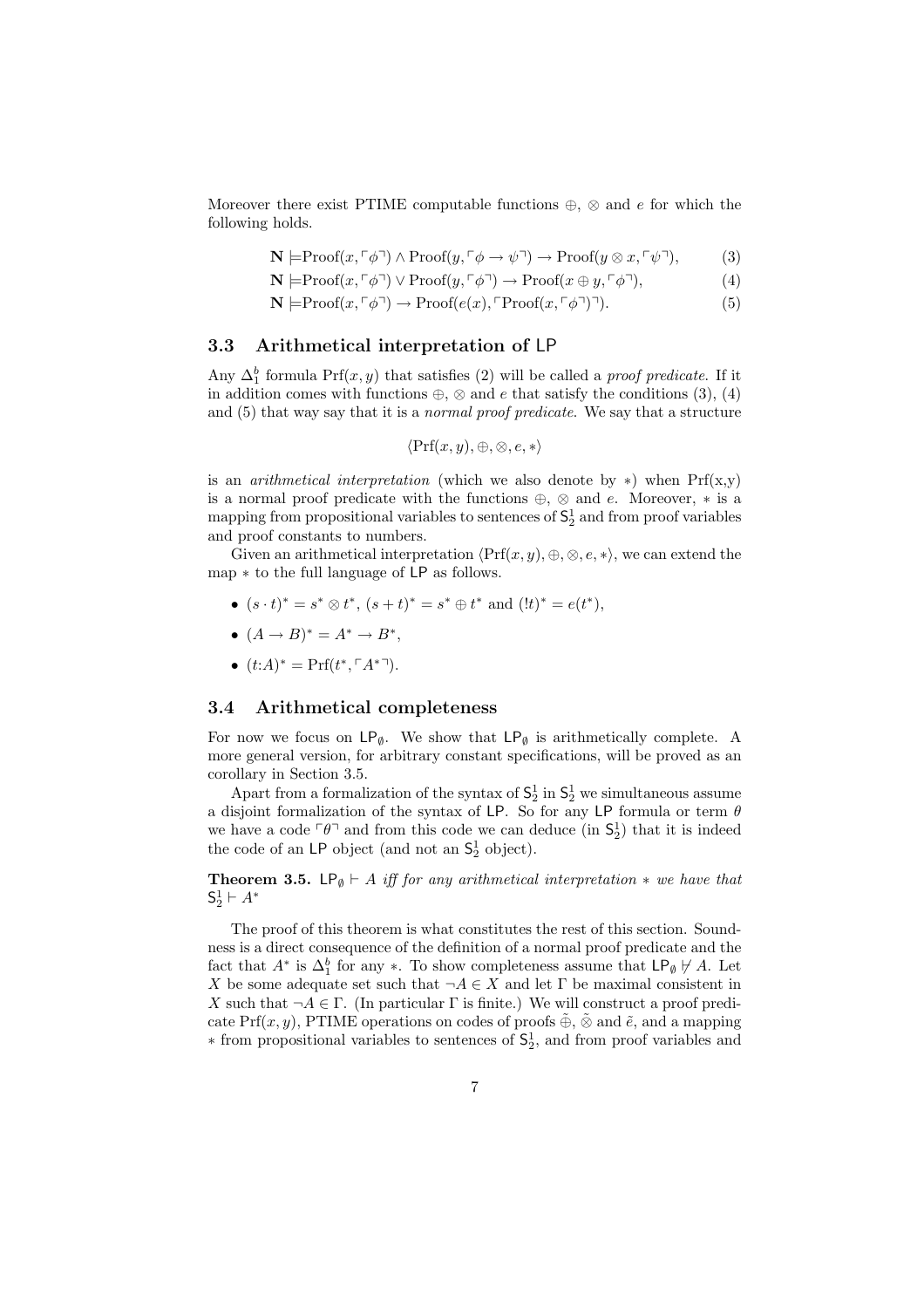proof constants to N such that, (when  $*$  is extended to the full language of  $\mathsf{LP}_{\emptyset}$ as explained above)  $S_2^1 \vdash A^*$  for all  $A \in \Gamma$ .

Let us first decide on what objects should serve as 'proofs'. To begin with, all usual proofs are 'proofs'. That is all sequence of formulas, each of which is an axiom of  $S_2^1$ , or can be obtain by an inference rule from earlier formulas in the sequence. This way the left to right direction of (2) is easily satisfied. As an extra source of 'proofs' we will use the finite set of LP terms  $\mathcal{T}(X)$ . The theorems of a 'proof'  $t \in \mathcal{T}(X)$  will be the set  $\{A \mid t:A \in \Gamma\}.$ 

We now wish to formalize the contents of the last two paragraphs. Let us suppose that we have a formula  $Prf(x, y)$ . We define a translation from LP formulas A and LP terms t to  $S_2^1$  sentences  $A^{\dagger}$  and numbers  $t^{\dagger}$  as follows.

- 1.  $p^{\dagger} \equiv \lceil p \rceil = \lceil p \rceil$ , if  $p \in \Gamma$  and  $p^{\dagger} \equiv \lceil p \rceil \neq \lceil p \rceil$  otherwise,
- 2.  $t^{\dagger} = \lceil t \rceil$ , for any proof term t,
- 3.  $(A \rightarrow B)^{\dagger} \equiv A^{\dagger} \rightarrow B^{\dagger}$ ,
- 4.  $(t:A)^{\dagger} \equiv Prf(t^{\dagger}, \lceil A^{\dagger} \rceil)$ .

To carry out the proof as in [Art01], we would like to construct a function  $tr(p, f)$  which, given a code p of a normal proof predicate  $Prf(x, y)$  and a code f of an LP-formula F gives us the code of the  $S_2^1$  sentence  $F^{\dagger}$ . There is some difficulty constructing a  $\Sigma_1^b$  definition of such a function over  $\mathsf{S}_2^1$ .

*Fact* 3.6. There exists a sequence  $F_0, F_1, F_2, \ldots$  of LP formulas such that for any  $S_2^1$  term  $s(x)$ , there exists  $n \geq 0$  such that  $\ulcorner F_n^{\dagger} \urcorner > s(\ulcorner F_n \urcorner)$ .

A proof of this fact can be found in the appendix. By Parikh's theorem [Kra95], such a function cannot be shown total in  $S_2^1$ . Since we only need  $\ulcorner F^{\dagger} \urcorner$ for only finitely many F's, (namely those  $F \in X$ ) the following suffices. Let  $\text{sub}_{x,y}(p, z_1, z_2)$  be a  $\Sigma_1^b$  definable and provably total function which satisfies (see (1) above)

$$
\mathrm{sub}_{x,y}(\ulcorner\phi(x,y)\urcorner,\ulcorner t_1\urcorner,\ulcorner t_2\urcorner) = \ulcorner\phi(t_1,t_2)\urcorner.
$$

As usual, we write  $\rightarrow$  for the  $\Sigma_1^b$  definable and provably total function that satisfies

$$
\ulcorner \phi \urcorner \dot{\rightarrow} \ulcorner \psi \urcorner = \ulcorner \phi \rightarrow \psi \urcorner.
$$

For each  $F \in X$  we define with induction on  $F$  a  $\Delta_1^b$ -formula  $\phi_F(p, x)$ , defining the graph of  $tr(p, \lceil F \rceil)$ , as follows.

• If  $F \equiv \perp$  then

.

.

$$
\phi_F(p, x) \equiv x = \ulcorner 0 \neq 0 \urcorner
$$

• If  $F \equiv p \in \Gamma$  then

$$
\phi_F(p, x) \equiv x = \ulcorner \ulcorner p \urcorner = \ulcorner p \urcorner \urcorner
$$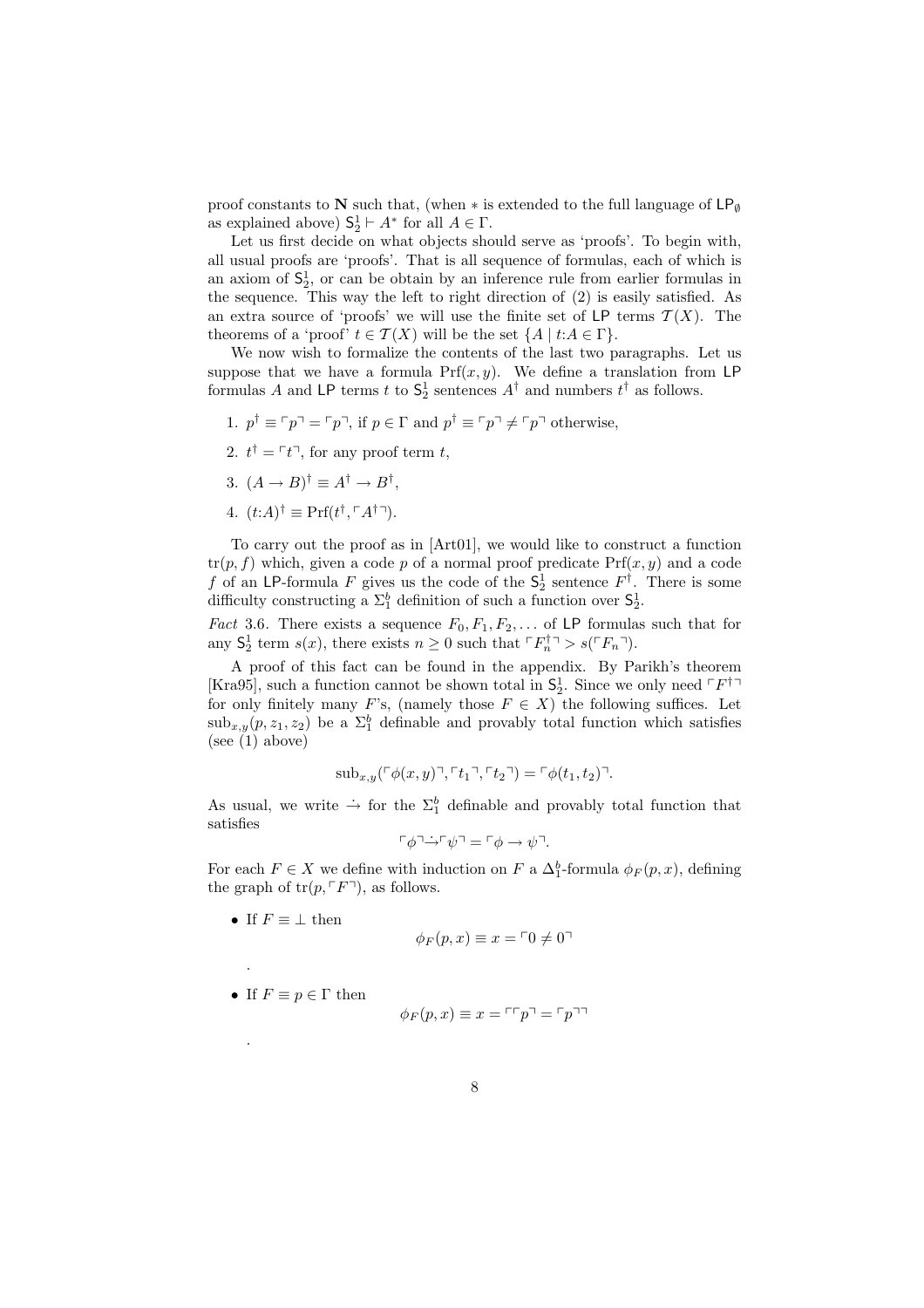• If  $F \equiv p \notin \Gamma$  then

.

$$
\phi_F(p, x) \equiv x = \ulcorner \ulcorner p \urcorner \neq \ulcorner p \urcorner \urcorner
$$

• If  $F \equiv F_0 \rightarrow F_1$  then

$$
\phi_F(p,x) \equiv \exists x_0 x_1 \le x(\phi_{F_0}(p,x_0) \land \phi_{F_1}(p,x_1) \land x = x_0 \rightarrow x_1).
$$

• If  $F \equiv t$ : F' then

$$
\phi_F(p,x) \equiv \exists x' \le x(\phi_{F'}(p,x') \land x = \mathrm{sub}_{x,y}(p,\ulcorner t \urcorner, \mathrm{num}(x'))).
$$

Let  $Prf(x,y)$  satisfy the following fixed point equation (see Lemma 3.4, also recall that  $\Gamma$  is finite).

$$
S_2^1 \vdash Prf(x, y) \leftrightarrow Proof(x, y) \lor \bigvee_{t: F \in \Gamma} (\phi_F(\ulcorner Prf(x, y) \urcorner, y) \land x = \ulcorner t \urcorner) \tag{6}
$$

For briefity we put

$$
T(x) \equiv \bigvee \{x = \ulcorner t \urcorner \mid t \in T(X)\}
$$

$$
\phi_F(u) \equiv \phi_F(\ulcorner \Pr(f(x, y) \urcorner, u)
$$

With induction on F one easily shows that for all  $F, G \in \Gamma$  we have

$$
\mathsf{S}_2^1 \vdash \phi_F(y) \leftrightarrow y = \ulcorner F^{\dagger} \urcorner \tag{7}
$$

and

$$
F \not\equiv G \Rightarrow F^{\dagger} \not\equiv G^{\dagger}.
$$
 (8)

Lemma 3.7.  $Prf(x, y)$  is  $\Delta_1^b$  in  $\mathsf{S}_2^1$ 

*Proof.* From (7) one easily derives that for each  $F \in \Gamma$ ,  $\phi_F$  is  $\Delta_1^b$  in  $\mathsf{S}_2^1$ .  $\Box$ 

**Lemma 3.8.** For all  $F \in X$  we have  $F \in \Gamma$  implies  $S_2^1 \vdash F^{\dagger}$  and  $F \notin \Gamma$  implies  $S_2^1 \vdash \neg F^{\dagger}$ .

Proof. Induction on F.

Case  $F \equiv p$ . In this case  $F^{\dagger}$  is a true  $\Delta_1^b$ -sentence when  $F \in \Gamma$ , and thus F is provable. When  $F \notin \Gamma$ , then it is a false  $\Delta_1^b$ -sentence and thus  $\neg F$  is provable.

Case  $F \equiv t$ : F'. We have that  $\phi_{F'}(F' \uparrow \uparrow)$  is provable. If  $F \in \Gamma$  then  $Prf(\ulcorner t\urcorner, \ulcorner F'^\dagger\urcorner)(= (t:F')^{\dagger})$  is provable. If  $F \notin \Gamma$  then by (8) we have that  $\phi_{G'}(\ulcorner F'\urcorner\urcorner)$  is provably false for any  $t:G'\in\Gamma$ . Since  $\ulcorner t\urcorner$  is never the code of a 'real' proof in  $S_2^1$  we also have that  $Proof(\ulcorner t \urcorner, \ulcorner F'^\dagger \urcorner)$  is provably false and thus  $\Pr(f \upharpoonright t^{\neg}, \ulcorner F'^{\dagger \neg}) (= (t \cdot F')^{\dagger})$  is provably false.

Case  $F \equiv F_0 \to F_1$ . If  $F \in \Gamma$ , then  $F_0 \notin \Gamma$  or  $F_1 \in \Gamma$ . In either case we obtain from (IH) that  $F^{\dagger}$  is provable. If  $F \notin \Gamma$  then both  $F_0 \in \Gamma$  and  $F_1 \notin \Gamma$ . Thus, again, from (IH) we obtain that  $\neg F^{\dagger}$  is provable.  $\Box$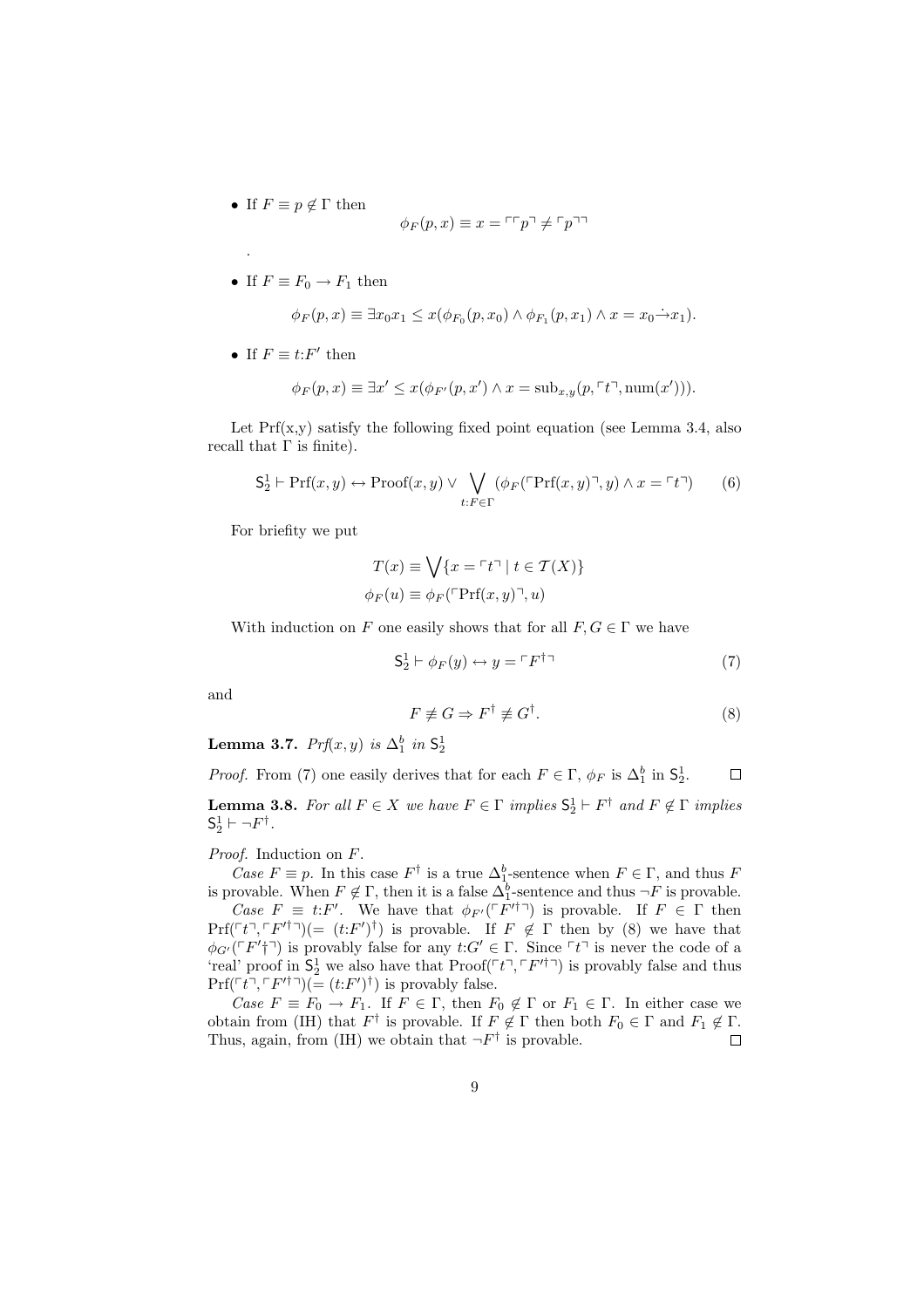Thus we have that, for each  $F \in \Gamma$ ,  $F^{\dagger}$  is  $\mathsf{S}_2^1$  provable. Since  $\Gamma$  is finite, we can find one single  $S_2^1$  proof that proves them all. So let **g** be some number such that for all  $A \in \Gamma$  we have

$$
\mathbf{N} \models \text{Proof}(\mathbf{g}, \ulcorner A^{\dagger} \urcorner). \tag{9}
$$

Lemma 3.9.  $S_2^1 \vdash \exists x Prf(x, y) \leftrightarrow \exists x Proof(x, y)$ 

Proof. The right to left direction is clear by  $(6)$ . For the other direction reason in  $S_2^1$  and assume that for some x we have  $Prf(x, y)$ . In the case  $Proof(x, y)$  we are done at once so assume that this is not so. Then by (6) we have

$$
\bigvee_{t:F \in \Gamma} (\phi_F(y) \wedge x = \ulcorner t \urcorner).
$$

For each  $t: F \in \Gamma$  we have  $\phi_F(y) \to y = \ulcorner F^{\dagger} \urcorner$  and thus

$$
\bigvee_{t:F\in\Gamma} y = \ulcorner F^{\dagger}\urcorner.
$$

Since we have

$$
\bigwedge_{F \in \Gamma} \mathrm{Proof}(\mathbf{g}, \ulcorner F^{\dagger} \urcorner)
$$

we conclude that  $Proof(\mathbf{g}, y)$ .

Let  $\pi(x)$  be a function such that for all **n** and all formulas  $\phi$  for which  $\mathbf{N} \models \text{Proof}(\mathbf{n}, \ulcorner \phi \urcorner)$  we have

$$
\mathbf{N} \models \text{Proof}(\pi(\mathbf{n}), \text{Proof}(\mathbf{n}, \ulcorner \phi \urcorner) \to \text{Prf}(\mathbf{n}, \ulcorner \phi \urcorner))
$$
(10)

Let  $\pm$ ,  $\times$  and  $\frac{1}{2}$  stand for  $\Sigma_1^b$  definable functions that takes codes  $\ulcorner t_0 \urcorner$ ,  $\ulcorner t_1 \urcorner$ of LP terms  $t_0$  and  $t_1$  to codes  $\lceil t_0 + t_1 \rceil$ ,  $\lceil t_0 \cdot t_1 \rceil$  and  $\lceil t_0 \rceil$  of the LP terms  $t_0 + t_1$ ,  $t_0 \cdot t_1$  and  $!t_0$  resp.

Recall that  $T(x)$  defines the codes of the terms in  $T(X)$  and that is Proof(x) defines the codes of 'real' proofs in  $\mathsf{S}_2^1$ . We define the function  $\tilde{\oplus}$  as follows.

$$
x \oplus y = \begin{cases} x \oplus y & \text{isProof}(x) \land \text{isProof}(y) \\ \mathbf{g} \oplus y & T(x) \land \text{isProof}(y) \\ x \oplus \mathbf{g} & \text{isProof}(x) \land T(y) \\ x \pm y & T(x) \land T(y) \land T(x \pm y) \\ \mathbf{g} & T(x) \land T(y) \land \neg T(x \pm y) \end{cases}
$$

Similarly we define the function  $\tilde{\otimes}$  as follows.

$$
x \tilde{\otimes} y = \begin{cases} x \otimes y & \text{isProof}(x) \land \text{isProof}(y) \\ \mathbf{g} \otimes y & T(x) \land \text{isProof}(y) \\ x \otimes \mathbf{g} & \text{isProof}(x) \land T(y) \\ x \underline{\times} y & T(x) \land T(y) \land T(x \underline{\times} y) \\ \mathbf{g} & T(x) \land T(y) \land \neg T(x \underline{\times} y) \end{cases}
$$

 $\Box$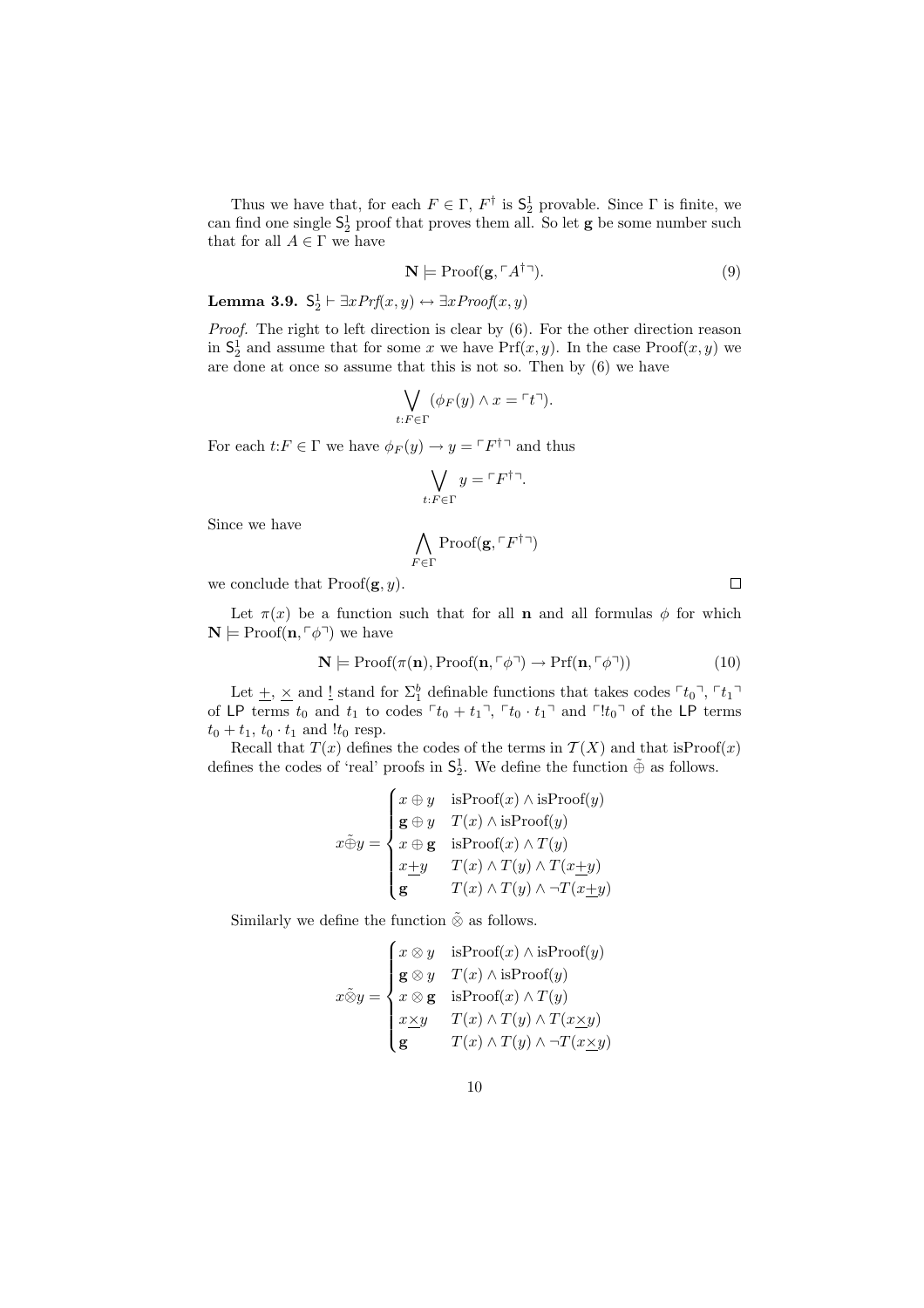And finally we define the function  $\tilde{e}$  as follows.

$$
\tilde{e}(x) = \begin{cases} \frac{1}{x} & T(x) \wedge T(\underline{1}x) \\ \mathbf{g} & T(x) \wedge \neg T(\underline{1}x) \\ \pi(x) \otimes e(x) & \text{isProof}(x) \end{cases}
$$

And to finish we define the mapping ∗.

1.  $p^* \equiv \lceil p \rceil = \lceil p \rceil$  if  $p \in \Gamma$ , 2.  $p^* \equiv \lceil p \rceil \neq \lceil p \rceil$  if  $S \notin \Gamma$ , 3.  $x^* \equiv \lceil x \rceil$ ,  $a^* = \lceil a \rceil$ ,

Lemma 3.10.  $\tilde{\oplus}$ ,  $\tilde{\otimes}$  and  $\tilde{e}$  are PTIME computable.

Proof. All functions and predicates occurring in their definitions are PTIME computable.  $\Box$ 

Now we have finished the definition of our translation of  $\mathsf{LP}$  into  $\mathsf{S}_2^1$ . The relation with our preliminary translation is as follows.

**Lemma 3.11.** If  $t \in \mathcal{T}(X)$  then  $t^{\dagger} = t^*$ . If  $F \in X$  then  $F^{\dagger} = F^*$ .

**Corollary 3.12.** For all  $A \in \Gamma$  we have  $\mathsf{S}_2^1 \vdash A^*$ .

**Lemma 3.13.** Prf $(x, y)$  is a normal proof predicate, that is:

- 1.  $\mathbf{N} \models Prf(x, \lceil \phi \rceil) \land Prf(y, \lceil \phi \rightarrow \psi \rceil) \rightarrow Prf(y \tilde{\otimes} x, \lceil \psi \rceil).$
- 2.  $\mathbf{N} \models Prf(x, \ulcorner \phi \urcorner) \lor Prf(y, \ulcorner \phi \urcorner) \rightarrow Prf(x \tilde{\oplus} y, \ulcorner \phi \urcorner)$
- 3.  $\mathbf{N} \models Prf(x, \lceil \phi \rceil) \rightarrow Prf(\tilde{e}(x), \lceil Prf(x, \lceil \phi \rceil) \rceil).$

*Proof.* Item 1. Suppose Prf $(x, \ulcorner \phi \urcorner)$  and Prf $(y, \ulcorner \phi \rightarrow \psi \urcorner)$  and let  $z = y \tilde{\otimes} x$ . There are five cases to consider, one for each disjunct in the definition of  $\tilde{\otimes}$ . Case 1: If both x and y code 'real' proofs then so does z and indeed z codes a proof of  $\psi$ . Case 2: x is the code of some  $t \in \mathcal{T}(X)$  and y codes a 'real' proof. In this case  $Pr(x, \lceil \phi \rceil)$  implies by (6), (7) and (8) that  $\phi = F^{\dagger}$  for some F with  $t: F \in \Gamma$ . By Lemma 2.6 we have  $F \in \Gamma$ . So by choice of **g** we have Proof(**g**,  $\lceil \phi \rceil$ ) and thus Proof( $y \otimes g, \lceil \psi \rceil$ ). Case 3: The case y is the code of a term  $s \in \mathcal{T}(X)$ and x codes a 'real' proof is similar to Case 2. Case 4: x codes a terms  $t \in \mathcal{T}(X)$ , y codes a term  $s \in \mathcal{T}(X)$  and  $s \cdot t \in \mathcal{T}(X)$ . We find formulas A and B such that  $A^{\dagger} = \phi$ ,  $B^{\dagger} = \psi$ ,  $t:A \in \Gamma$  and  $s:A \to B) \in \Gamma$ . Since  $s \cdot t \in \mathcal{T}(X)$  we get  $(s \cdot t): B \in \Gamma$ . Thus since  $\lceil s \cdot t \rceil = y \tilde{\otimes} x$  we obtain Prf $(z, \lceil \psi \rceil)$ . Case 5: x codes a term  $t \in \mathcal{T}(X)$  and y codes a term  $s \in \mathcal{T}(X)$  but  $s \cdot t \notin \mathcal{T}(X)$ . Again we find formulas  $A$  and  $B$  as in Case 4 but now we reason as follows. By Lemma 2.6,  $t:A \in \Gamma$  implies  $A \in \Gamma$  and  $s:(A \to B) \in \Gamma$  implies  $A \to B \in \Gamma$ . Thus, again using Lemma 2.6 we obtain  $B \in \Gamma$ . By our choice of **g** we have and since  $z = \mathbf{g}$ and  $\psi \equiv B^{\dagger}$  we get Proof( $z, \lceil \psi \rceil$ ).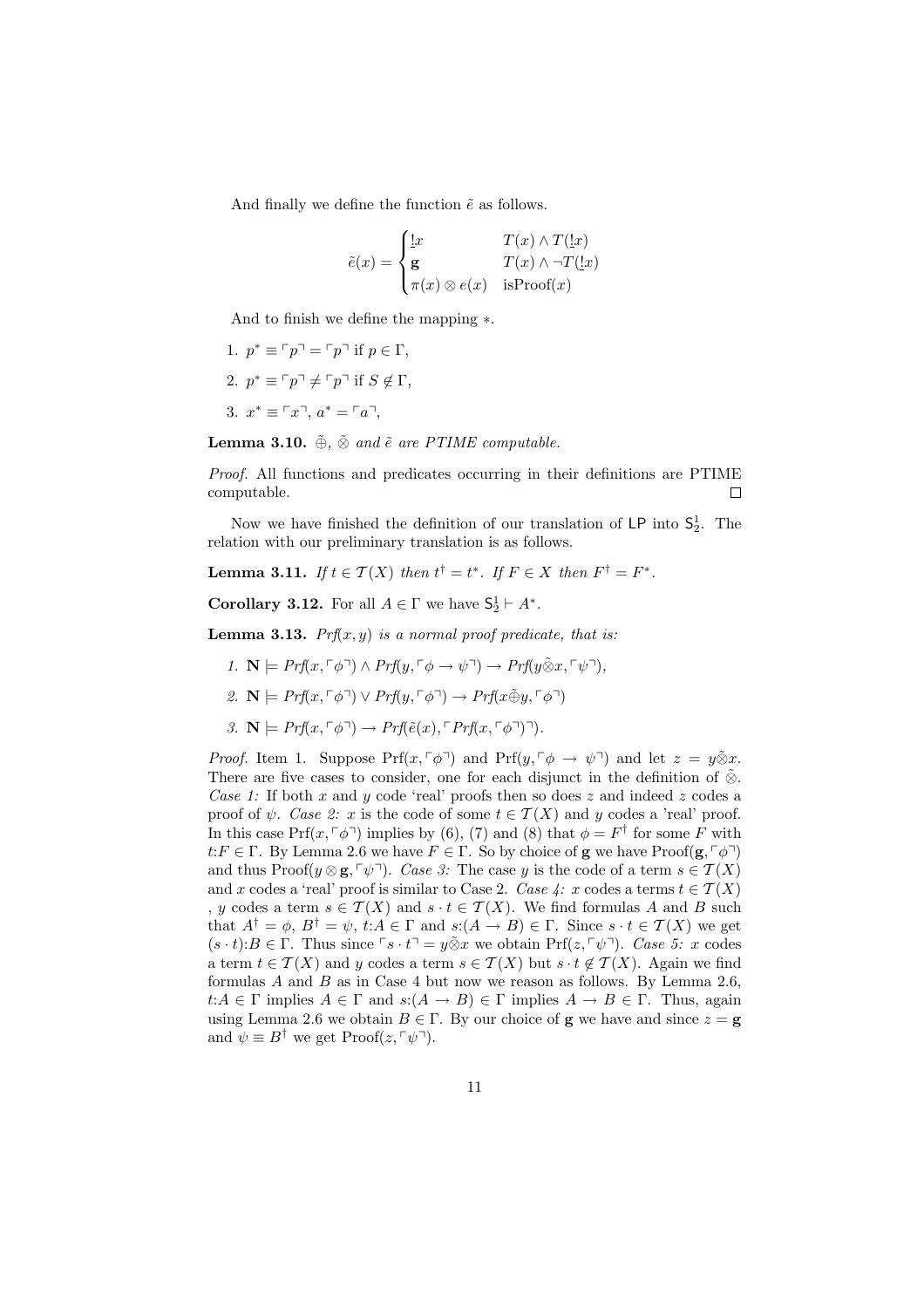Item 2 is shown completely similar to Item 1 so let us show Item 3. Suppose  $Prf(x, \lceil \phi \rceil)$ . There are three cases, corresponding to the three disjunct that make up  $\tilde{e}$ , to consider. Case 1: isProof(x). In this case

 $\tilde{e}(x) = \pi(x) \otimes e(x)$  and  $Proof(x, \lceil \phi \rceil)$ .

We thus have

Proof
$$
(e(x), \text{Proof}(x, \ulcorner \phi \urcorner)
$$

and

Proof
$$
(\pi(x), \text{Proof}(x, \ulcorner \phi \urcorner) \rightarrow \text{Prf}(x, \ulcorner \phi \urcorner) \urcorner).
$$

Clearly now  $Proof(\pi(x) \otimes e(x), \mathbb{P}\mathrm{Prf}(x, \lceil \phi \rceil)$ , and thus

$$
Prf(\pi(x) \otimes e(x), \ulcorner Prf(x, \ulcorner \phi \urcorner) \urcorner).
$$

Case 2:  $T(x)$  and  $T(\underline{!}x)$ . In this case

$$
\tilde{e}(x) = \underline{!}x
$$

And by (6) we have for some  $t:A \in \Gamma$  that

$$
x = \ulcorner t \urcorner
$$
 and  $\phi = A^{\dagger}$ .

But since  $!t \in \mathcal{T}(X)$  we also have that  $!t:t:A \in \Gamma$ , and thus  $\Pr(f[\ulcorner t \urcorner, \ulcorner (t:A) \urcorner \urcorner)$  is true. That is,

$$
Prf(\underline{!}x, \ulcorner Prf(x, \ulcorner\phi\urcorner)\urcorner)
$$

is true.

Case 3:  $T(x)$  but  $\neg T(\underline{!}x)$ . In this case

$$
\tilde{e}(x) = \mathbf{g}.
$$

Again we have for some  $t:A \in \Gamma$  that

$$
x = \ulcorner t \urcorner
$$
 and  $\phi = A^{\dagger}$ .

So  $(t:A)^{\dagger} = Prf(x,\ulcorner\phi\urcorner)$ , so by choice of **g** we have  $Proof(\mathbf{g},Prf(x,\ulcorner\phi\urcorner))$ .  $\Box$ 

Proof of Theorem 3.4. Lemmata 3.7 and 3.9 show that Prf is a proof predicate and Lemma 3.13 shows that it is normal. Finally Lemma 3.8 shows that, if  $S_2^1$ is consistent,  $S_2^1 \neg \vdash A^*$ .

#### 3.5 Axiom Specifications

In this section we abandon the restriction  $\mathcal{CS} = \emptyset$ . Let  $\mathcal{CS}$  be some axiom specification. We say that an arithmetical interpretation  $* = \langle \Pr(f(x, y), \oplus, \otimes, e, *)$ meets an axioms specification  $\mathcal{CS}$  when for any  $\langle c, A \rangle \in \mathcal{CS}$  we have  $S_2^1$   $\vdash$  $Prf(c^*, A^*)$ .

**Theorem 3.14.** LP<sub>CS</sub>  $\vdash$  A iff for any arithmetical interpretation  $*$  that meets  $\mathcal{CS}$  we have  $\mathsf{S}_2^1 \vdash A^*$ 

Proof. Again, soundness is an easy consequence of the definitions. Suppose now that  $LP_{CS} \not\vdash A^*$ . Then  $LP_{\emptyset} \not\vdash \bigwedge \mathcal{CS} \rightarrow A$ . As we have seen above this gives us an arithmetical interpretation  $*$  such that  $S_2^1 \vdash (\bigwedge \mathcal{CS})^* \wedge \neg A^*$ . Clearly  $*$  meets CS.  $\Box$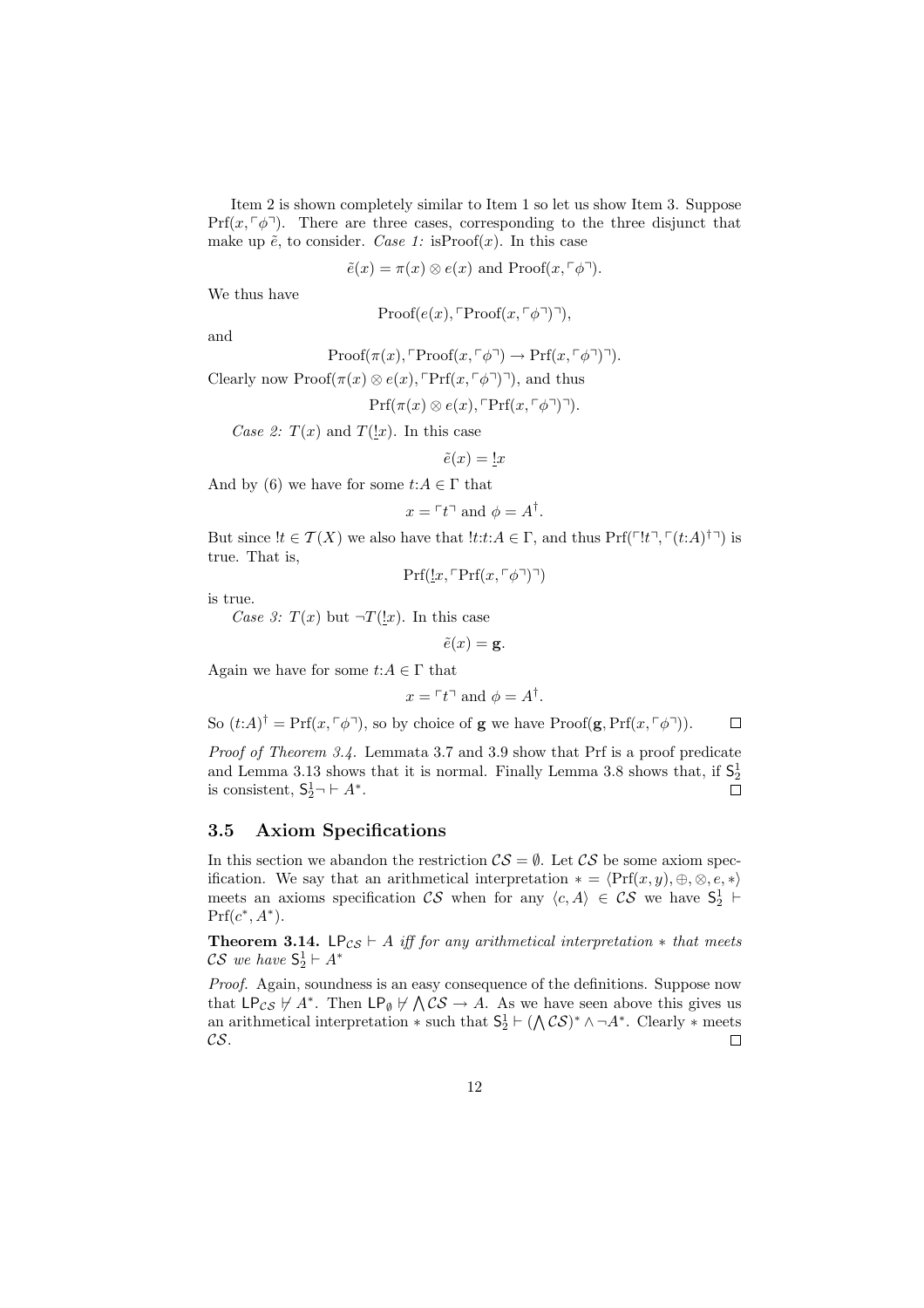## A Appendix

Here we will prove Fact 3.6. Obviously a proof of such a fact requires us to be more precise about the coding of syntax. We will adopt the coding as presented in [Kra95]. A pair  $\langle x, y \rangle$  of numbers x and y is coded as follows.

$$
\langle x, y \rangle = \lfloor \frac{(x+y)(x+y+1)}{2} \rfloor + x
$$

Using the inequality

$$
(a+b)^2(c+d)^2 \le 4(a^2+b^2)(c^2+d^2)
$$

the following lemma is easily shown.

**Lemma A.1.** For all  $a, b$ ,  $\frac{(a+b)^2}{2} \leq \langle a, b \rangle \leq 2(a+b)^2$ 

Sequences are coded as tuples  $\langle x, y \rangle$ , where x is simply the concatenation of codes of words and y encodes where in  $x$  a word ends and a new one starts [Kra95]. That we indeed can give an intensional coding of sequences in this way is not entirely trivial but not of direct interest for our current goal. What is important for us now (and obvious given the way sequences are coded) is that if ∫ is a sequence then

If  $\ulcorner f\urcorner = \langle x, y \rangle$  then length $(f) \leq |y| = |x|$ .

**Corollary A.2.** If  $\text{len}(s) \geq 1$  then  $s \geq \frac{2^{\text{len}(s)}}{2}$  $\frac{n(s)}{2}$ 

*Proof.* Choose a, b such that  $s = \langle a, b \rangle$ . We have  $1 \leq |a| = |b| \leq \text{len}(s)$  and thus  $a + b \geq 2^{|a|-1} + 2^{|b|-1} = 2^{|a|}$ . Thus  $\frac{(a+b)^2}{2}$  $\lfloor\frac{b}{2}\rfloor\geq\lfloor\frac{2^{2|a|}}{2}$  $\frac{1}{2}$  and by Lemma A.1 it follows that  $s \geq \frac{2^{2|a|}}{2}$  $\Box$  $\frac{1}{2}$ .

**Corollary A.3.** For any N there exists K such that if  $len(s) \geq 1$  and if for all  $i < \text{len}(s), (s)_i \leq N \text{ then } s \leq 2^{K \text{len}(s)}$ 

*Proof.* Fix N and choose some K such that for all  $x \geq 1$  we have  $2^{4Nx+1} \leq 2^{Kx}$ . Now pick some s with the properties as stated. Let a, b such that  $s = \langle a, b \rangle$ . Then  $|a| = |b| \le N \text{len}(s)$ . Thus  $(a+b) \le 2^{|a|} + 2|b| \le 2^{2N \text{len}(s)}$ . By choice of K we have  $2^{4N \text{len}(s)+1} \leq 2^{K \text{len}(s)}$  and thus the claim follows by Lemma A.1.  $\Box$ 

**Lemma A.4.**  $num^{(n)}(k) \geq \frac{2^{|k|2^n}}{2}$  $\frac{1}{2}$ ]

*Proof.* Induction on n. If  $n = 1$  then the bound follows from Corollary A.2 and the fact that  $\text{num}(k)$  codes a sequence of length at least |k|. Now suppose the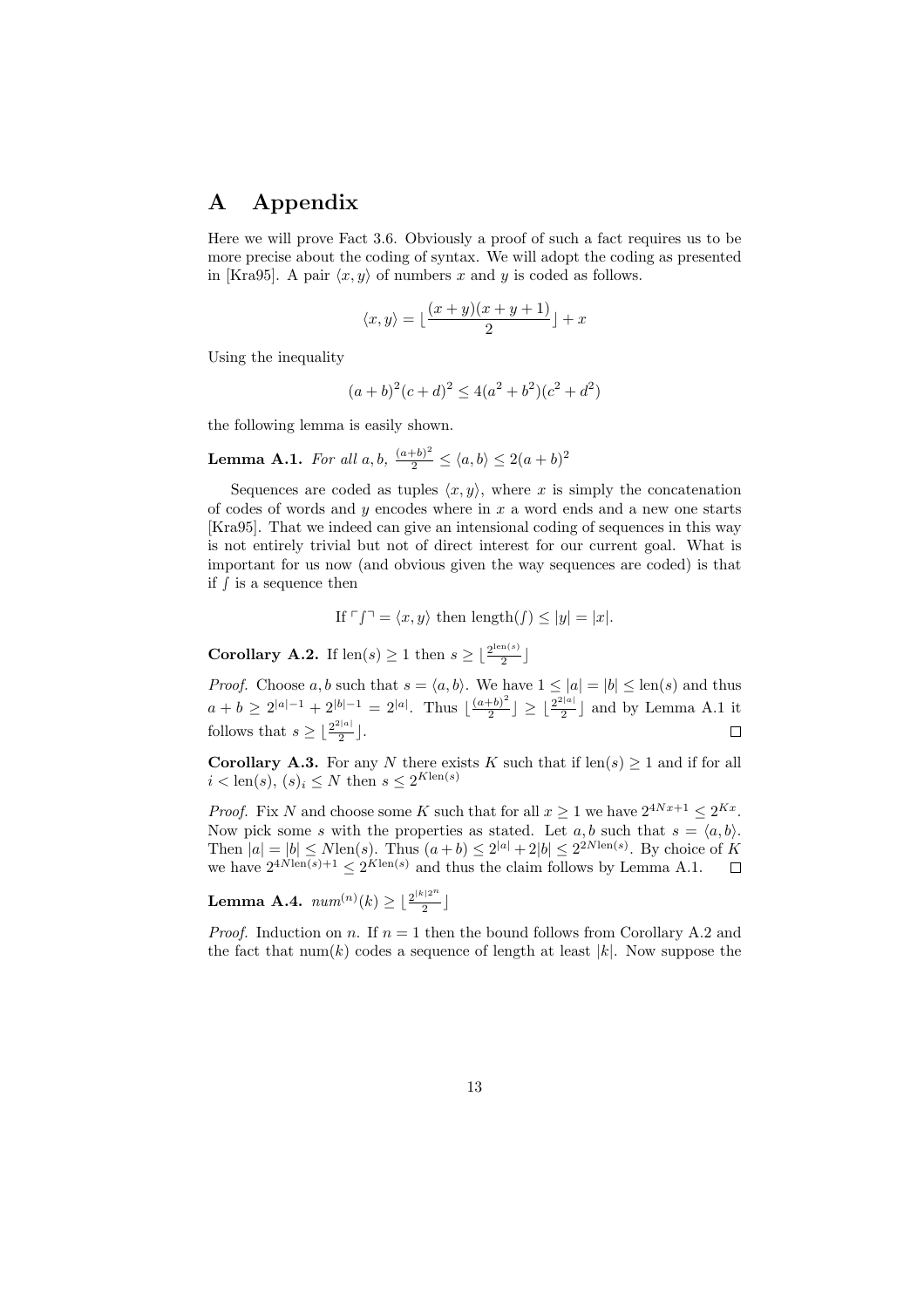lemma holds for  $n \geq 1$ .

 $\overline{r}$ 

num<sup>(n+1)</sup>(k) = num<sup>(n)</sup>(num(k))  
\n
$$
\geq \lfloor \frac{2^{\lfloor \text{num}(k) \rfloor 2^n}}{2} \rfloor
$$
\n
$$
\geq \lfloor \frac{2^{2\lfloor k \rfloor 2^n}}{2} \rfloor
$$
\n
$$
= \lfloor \frac{2^{\lfloor k \rfloor 2^{n+1}}}{2} \rfloor
$$

 $\Box$ 

*Proof of Fact 3.6:* Fix some proof variable  $x$ , some propositional variable  $p$  and define  $F_0 = p$  and  $F_{i+1} = x$ :  $F_i$ . We will show that

$$
\ulcorner F_n^{\dagger} \urcorner \ge \text{num}^{(n)}(\ulcorner p \urcorner). \tag{11}
$$

For  $n = 0$  this is clear so assume it to be true for  $n \geq 0$ . We have

$$
F_{n+1}^{\dagger} \supseteq \text{sub}(\ulcorner \text{Prf}(\ulcorner x \urcorner, y) \urcorner, \ulcorner y \urcorner, \text{num}(\ulcorner F_n^{\dagger} \urcorner))
$$
  
\n
$$
\geq \text{num}(\ulcorner F_n^{\dagger} \urcorner)
$$
  
\n
$$
\geq \text{num}^{(n+1)}(\ulcorner p \urcorner)
$$

By Lemma A.4 and (11) we obtain  $\lceil F_n^{\dagger} \rceil \geq 2^{\lceil r_p \rceil} 2^{n-1}$ . Next we show that for some  $K$ , that does not depend on  $n$ , we have

$$
\ulcorner F_n \urcorner \leq 2^{Kn}.\tag{12}
$$

 $\lceil F_n \rceil$  is nothing more that the code of a sequence of length linear in n. We only use finitely many symbols. So let  $N$  be the maximal code of the symbols used in the formulas  $F_n$ . Corollary A.3 gives us the desired K. Combining the above we get

$$
\ulcorner F_n^\dagger \urcorner \geq 2^{\lvert\ulcorner p\urcorner\rvert \sqrt[K]{\ulcorner F_n \urcorner} - 1}
$$

## References

- [AB04] S. N. Artëmov and L. D. Beklemishev. Provability logic. In D. Gabbay and F. Guenthner, editors, Handbook of Philosophical Logic, volume 13, pages 229–403. Kluwer, 2nd edition, 2004.
- [AN05] S. N. Artëmov and E. Nogina. On epistemic logic with justification. In R. van der Meyden, editor, Theoretical Aspects of Rationality and Knowledge. Proceedings of the Tenth Conference (TARK 2005), June 10-12, 2005, Singapore., pages 279–294. National University of Singapore, 2005.